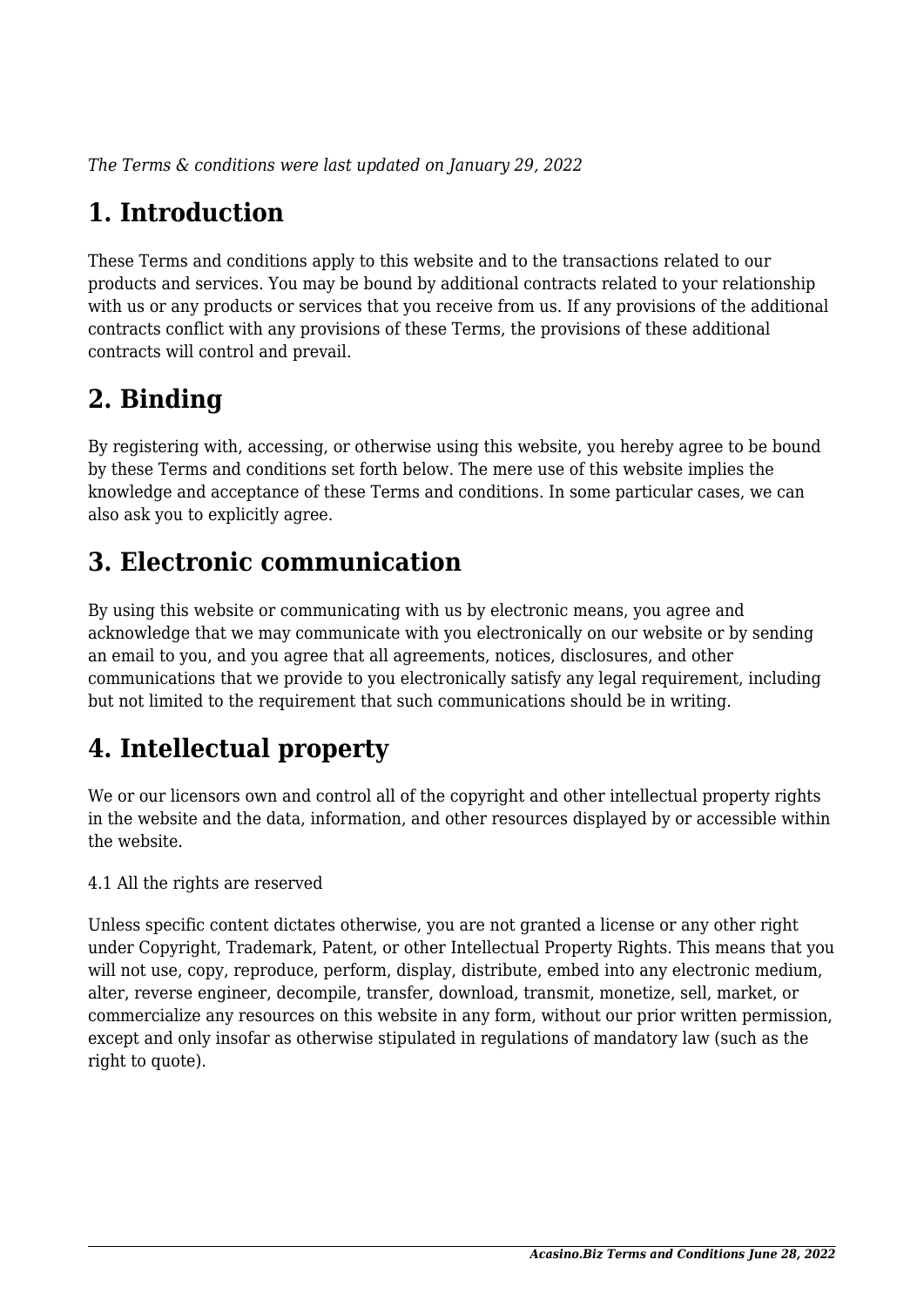## **5. Third-party property**

Our website may include hyperlinks or other references to other party's websites. We do not monitor or review the content of other party's websites which are linked to from this website. Products or services offered by other websites shall be subject to the applicable Terms and Conditions of those third parties. Opinions expressed or material appearing on those websites are not necessarily shared or endorsed by us.

We will not be responsible for any privacy practices or content of these sites. You bear all risks associated with the use of these websites and any related third-party services. We will not accept any responsibility for any loss or damage in whatever manner, however caused, resulting from your disclosure to third parties of personal information.

#### **6. Responsible use**

By visiting our website, you agree to use it only for the purposes intended and as permitted by these Terms, any additional contracts with us, and applicable laws, regulations, and generally accepted online practices and industry guidelines. You must not use our website or services to use, publish or distribute any material which consists of (or is linked to) malicious computer software; use data collected from our website for any direct marketing activity, or conduct any systematic or automated data collection activities on or in relation to our website.

Engaging in any activity that causes, or may cause, damage to the website or that interferes with the performance, availability, or accessibility of the website is strictly prohibited.

## **7. Idea submission**

Do not submit any ideas, inventions, works of authorship, or other information that can be considered your own intellectual property that you would like to present to us unless we have first signed an agreement regarding the intellectual property or a non-disclosure agreement. If you disclose it to us absent such written agreement, you grant to us a worldwide, irrevocable, non-exclusive, royalty-free license to use, reproduce, store, adapt, publish, translate and distribute your content in any existing or future media.

#### **8. Termination of use**

We may, in our sole discretion, at any time modify or discontinue access to, temporarily or permanently, the website or any Service thereon. You agree that we will not be liable to you or any third party for any such modification, suspension or discontinuance of your access to, or use of, the website or any content that you may have shared on the website. You will not be entitled to any compensation or other payment, even if certain features, settings, and/or any Content you have contributed or have come to rely on, are permanently lost. You must not circumvent or bypass, or attempt to circumvent or bypass, any access restriction measures on our website.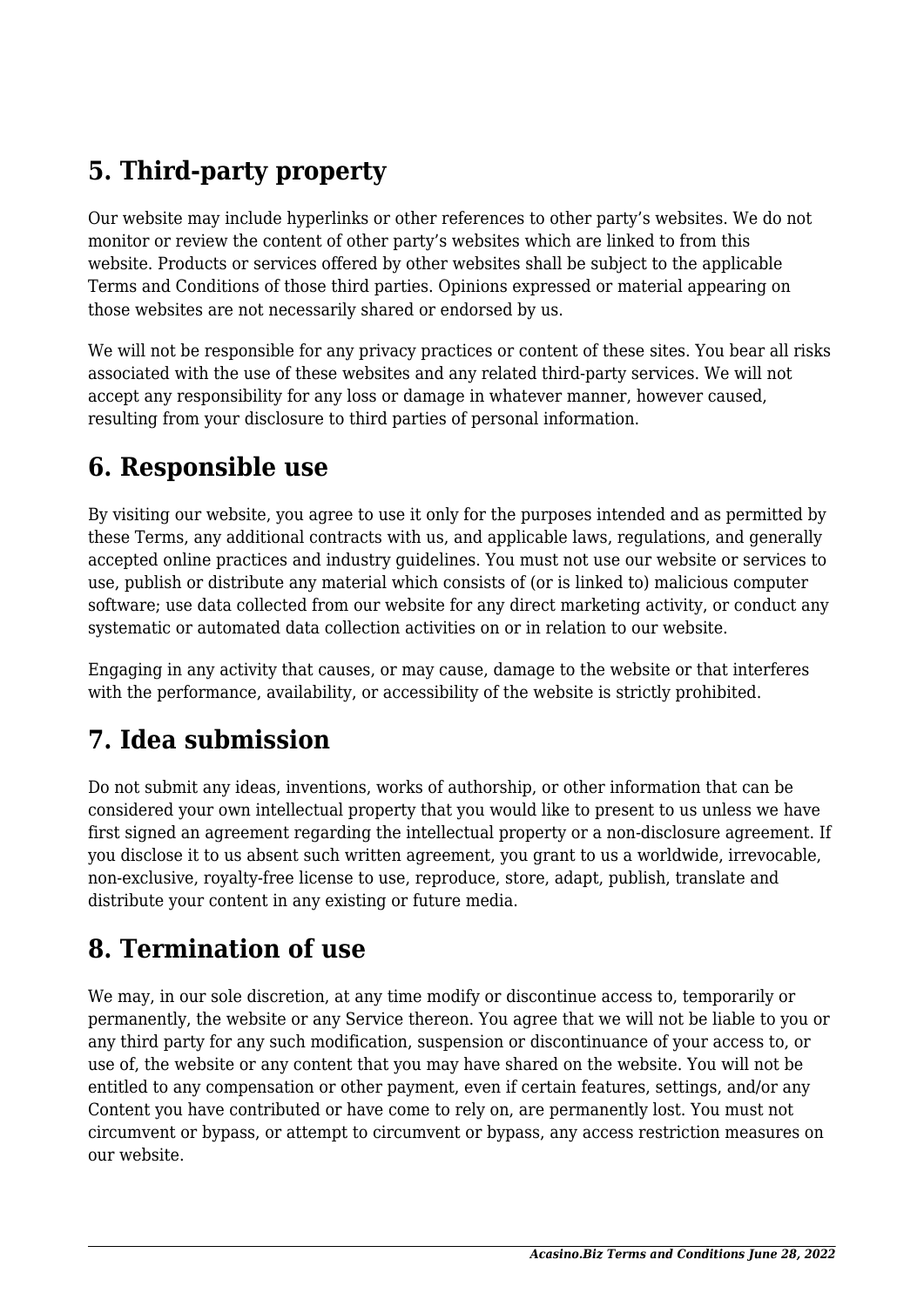#### **9. Warranties and liability**

Nothing in this section will limit or exclude any warranty implied by law that it would be unlawful to limit or to exclude. This website and all content on the website are provided on an "as is" and "as available" basis and may include inaccuracies or typographical errors. We expressly disclaim all warranties of any kind, whether express or implied, as to the availability, accuracy, or completeness of the Content. We make no warranty that:

- this website or our content will meet your requirements;
- this website will be available on an uninterrupted, timely, secure, or error-free basis.

Nothing on this website constitutes or is meant to constitute, legal, financial or medical advice of any kind. If you require advice you should consult an appropriate professional.

The following provisions of this section will apply to the maximum extent permitted by applicable law and will not limit or exclude our liability in respect of any matter which it would be unlawful or illegal for us to limit or to exclude our liability. In no event will we be liable for any direct or indirect damages (including any damages for loss of profits or revenue, loss or corruption of data, software or database, or loss of or harm to property or data) incurred by you or any third party, arising from your access to, or use of, our website.

Except to the extent any additional contract expressly states otherwise, our maximum liability to you for all damages arising out of or related to the website or any products and services marketed or sold through the website, regardless of the form of legal action that imposes liability (whether in contract, equity, negligence, intended conduct, tort or otherwise) will be limited to the total price that you paid to us to purchase such products or services or use the website. Such limit will apply in the aggregate to all of your claims, actions and causes of action of every kind and nature.

#### **10. Privacy**

To access our website and/or services, you may be required to provide certain information about yourself as part of the registration process. You agree that any information you provide will always be accurate, correct, and up to date.

We have developed a policy to address any privacy concerns you may have. For more information, please see our **Privacy Statement** and our Cookie Policy.

# **11. Accessibility**

We are committed to making the content we provide accessible to individuals with disabilities. If you have a disability and are unable to access any portion of our website due to your disability, we ask you to give us a notice including a detailed description of the issue you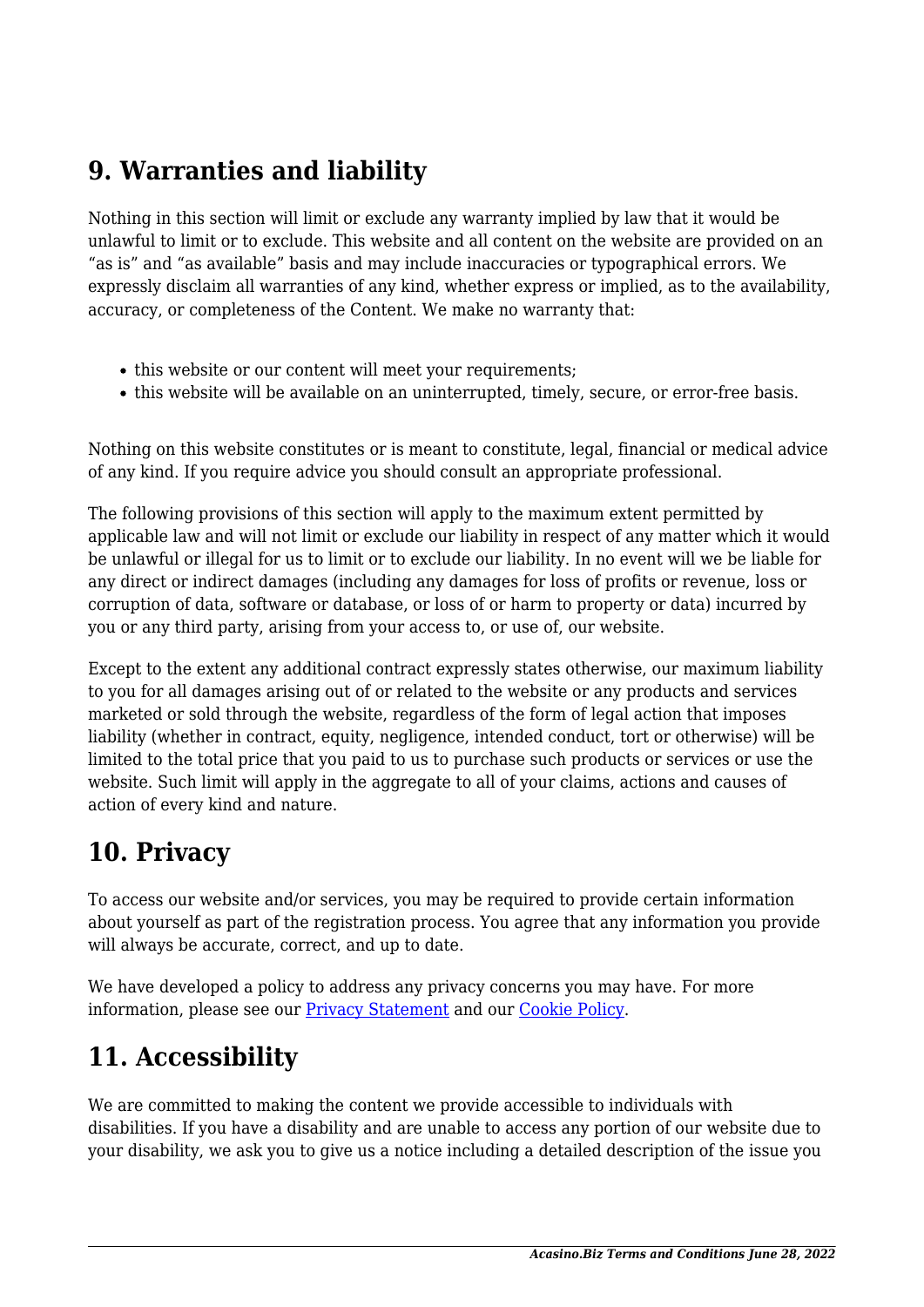encountered. If the issue is readily identifiable and resolvable in accordance with industrystandard information technology tools and techniques we will promptly resolve it.

## **12. Export restrictions / Legal compliance**

Access to the website from territories or countries where the Content or purchase of the products or Services sold on the website is illegal is prohibited. You may not use this website in violation of export laws and regulations of The Netherlands.

# **13. Affiliate marketing**

Through this Website we may engage in affiliate marketing whereby we receive a percentage of or a commission on the sale of services or products on or through this website. We may also accept sponsorships or other forms of advertising compensation from businesses. This disclosure is intended to comply with legal requirements on marketing and advertising which may apply, such as the US Federal Trade Commission Rules.

## **14. Assignment**

You may not assign, transfer or sub-contract any of your rights and/or obligations under these Terms and conditions, in whole or in part, to any third party without our prior written consent. Any purported assignment in violation of this Section will be null and void.

## **15. Breaches of these Terms and conditions**

Without prejudice to our other rights under these Terms and Conditions, if you breach these Terms and Conditions in any way, we may take such action as we deem appropriate to deal with the breach, including temporarily or permanently suspending your access to the website, contacting your internet service provider to request that they block your access to the website, and/or commence legal action against you.

## **16. Indemnification**

You agree to indemnify, defend and hold us harmless, from and against any and all claims, liabilities, damages, losses and expenses, relating to your violation of these Terms and conditions, and applicable laws, including intellectual property rights and privacy rights. You will promptly reimburse us for our damages, losses, costs and expenses relating to or arising out of such claims.

#### **17. Waiver**

Failure to enforce any of the provisions set out in these Terms and Conditions and any Agreement, or failure to exercise any option to terminate, shall not be construed as waiver of